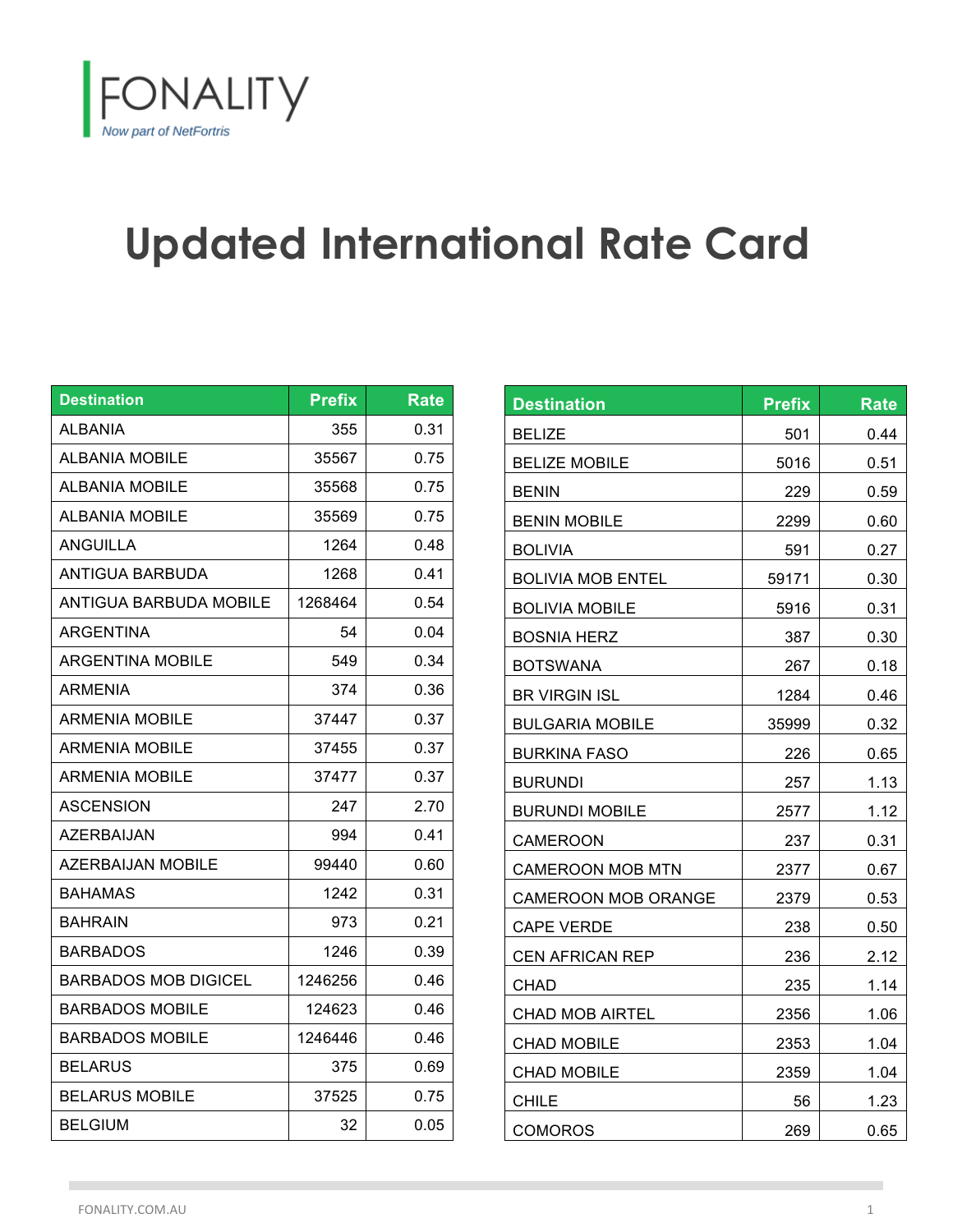

| <b>Destination</b>       | <b>Prefix</b> | <b>Rate</b> |
|--------------------------|---------------|-------------|
| <b>CONGO</b>             | 242           | 0.86        |
| CONGO DRP                | 243           | 0.59        |
| <b>COSTA RICA MOBILE</b> | 5068          | 0.11        |
| <b>CROATIA MOBILE</b>    | 38591         | 0.46        |
| <b>CROATIA MOBILE</b>    | 38595         | 0.46        |
| <b>DOMINICA</b>          | 1767          | 0.33        |
| <b>DOMINICA MOBILE</b>   | 1767225       | 0.44        |
| <b>DOMINICA MOBILE</b>   | 1767315       | 0.44        |
| <b>ECUADOR</b>           | 593           | 0.25        |
| <b>ECUADOR MOBILE</b>    | 5938          | 0.39        |
| <b>EGYPT MOBILE</b>      | 2010          | 0.25        |
| <b>EL SALVADOR</b>       | 503           | 0.35        |
| EL SALVADOR MOBILE       | 5032121       | 0.30        |
| EL SALVADOR MOBILE       | 50323700      | 0.30        |
| EL SALVADOR MOBILE       | 5037          | 0.30        |
| EQ GUINEA                | 240           | 1.00        |
| <b>ESTONIA MOBILE</b>    | 3725          | 0.68        |
| <b>FALKLAND ISL</b>      | 500           | 1.76        |
| FIJI                     | 679           | 0.55        |
| <b>GABON</b>             | 241           | 0.77        |
| <b>GAMBIA</b>            | 220           | 0.92        |
| <b>GAMBIA MOBILE</b>     | 2203          | 1.58        |
| <b>GEORGIA</b>           | 995           | 0.38        |
| <b>GHANA</b>             | 233           | 0.52        |
| <b>GHANA MOBILE</b>      | 23320         | 0.49        |
| <b>GHANA MOBILE</b>      | 23323         | 0.49        |
| <b>GHANA MOBILE</b>      | 23324         | 0.49        |
| <b>GHANA MOBILE</b>      | 23327         | 0.49        |
| <b>GIBRALTAR</b>         | 350           | 0.26        |
| <b>GREECE</b>            | 30            | 0.04        |
| <b>GRENADA</b>           | 1473          | 0.24        |
| <b>GRENADA MOBILE</b>    | 1473403       | 0.43        |

| <b>Destination</b>         | <b>Prefix</b> | <b>Rate</b> |
|----------------------------|---------------|-------------|
| <b>GRENADA MOBILE</b>      | 1473414       | 0.43        |
| <b>GUATEMALA MOBILE</b>    | 5022222       | 0.22        |
| GUINEA BISSAU              | 245           | 0.81        |
| <b>GUINEA REP</b>          | 224           | 0.76        |
| <b>HAITI</b>               | 509           | 0.77        |
| <b>HONDURAS</b>            | 504           | 0.25        |
| <b>HONDURAS MOBILE</b>     | 5043          | 0.32        |
| <b>HONG KONG MOBILE</b>    | 85217         | 0.04        |
| <b>INDONESIA MOBILE</b>    | 628           | 0.78        |
| <b>INMARSAT</b>            | 870           | 13.02       |
| <b>IRAN</b>                | 98            | 0.38        |
| IRAN MOBILE                | 989           | 0.36        |
| <b>IRAN TEHRAN</b>         | 9821          | 0.29        |
| <b>IRAQ</b>                | 964           | 0.27        |
| <b>IRIDIUM</b>             | 8816          | 8.21        |
| <b>IVORY COAST</b>         | 225           | 0.58        |
| <b>IVORY COAST MOBILE</b>  | 22560         | 0.60        |
| <b>IVORY COAST MOBILE</b>  | 22565         | 0.60        |
| JAMAICA                    | 1876          | 0.32        |
| <b>JAMAICA MOB DIGICEL</b> | 187628        | 0.44        |
| <b>JORDAN</b>              | 962           | 0.32        |
| <b>KAZAKHSTAN</b>          | 7336          | 0.12        |
| <b>KENYA</b>               | 254           | 0.36        |
| <b>KENYA MOB AIRTEL</b>    | 25473         | 0.37        |
| <b>KENYA NAIROBI</b>       | 25420         | 0.37        |
| <b>KIRIBATI</b>            | 686           | 3.47        |
| <b>KYRGYZSTAN</b>          | 996           | 0.28        |
| LAOS                       | 856           | 0.14        |
| LATVIA                     | 371           | 0.42        |
| <b>LEBANON</b>             | 961           | 0.17        |
| <b>LESOTHO MOBILE</b>      | 2665          | 0.43        |
| <b>LIBERIA</b>             | 231           | 0.69        |

**COL**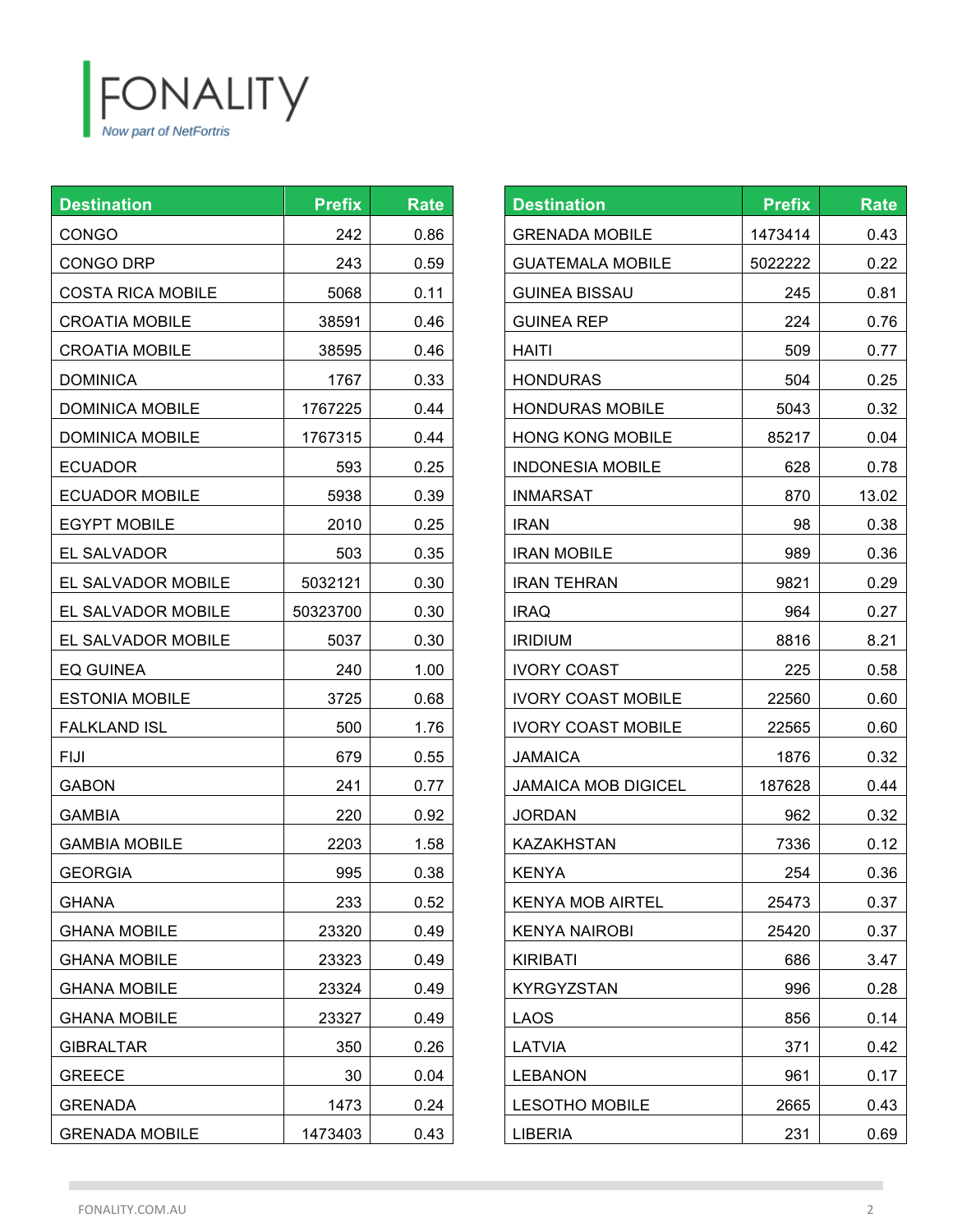

| <b>Destination</b>          | <b>Prefix</b> | <b>Rate</b> |
|-----------------------------|---------------|-------------|
| <b>LIBERIA MOBILE</b>       | 2314          | 0.71        |
| <b>LIBERIA MOBILE</b>       | 2315          | 0.71        |
| <b>LIBERIA MOBILE</b>       | 2316          | 0.71        |
| <b>LIBERIA MOBILE</b>       | 2317          | 0.71        |
| LIBYA                       | 218           | 0.47        |
| <b>LIECHTENSTEIN</b>        | 423           | 0.14        |
| <b>LITHUANIA</b>            | 370           | 0.16        |
| LITHUANIA MOBILE            | 3706          | 0.68        |
| <b>MACAU</b>                | 853           | 0.14        |
| <b>MACAU MOBILE</b>         | 8536          | 0.15        |
| <b>MACEDONIA</b>            | 389           | 0.26        |
| <b>MACEDONIA MOBILE</b>     | 3897          | 0.67        |
| <b>MADAGASCAR</b>           | 261           | 1.10        |
| MADAGASCAR MOBILE           | 26130         | 1.06        |
| MADAGASCAR MOBILE           | 26132         | 1.06        |
| <b>MALDIVES</b>             | 960           | 1.65        |
| MALI                        | 223           | 0.68        |
| <b>MARIANA ISL</b>          | 1670          | 0.06        |
| MAURITANIA                  | 222           | 0.99        |
| <b>MAURITIUS</b>            | 230           | 0.13        |
| <b>MOLDOVA</b>              | 373           | 0.52        |
| <b>MOLDOVA MOBILE</b>       | 3736          | 0.50        |
| MONACO                      | 377           | 0.16        |
| <b>MONACO MOBILE</b>        | 3776          | 0.71        |
| <b>MONTENEGRO</b>           | 382           | 0.28        |
| MONTSERRAT                  | 1664          | 0.41        |
| <b>MONTSERRAT MOBILE</b>    | 1664349       | 0.42        |
| <b>MOROCCO MOBILE</b>       | 212526        | 0.62        |
| <b>NAURU</b>                | 674           | 2.91        |
| <b>NETH ANTILLES MOBILE</b> | 59970         | 0.23        |
| <b>NEW CALEDONIA</b>        | 687           | 0.39        |
| NICARAGUA MOBILE            | 5058          | 0.49        |

| <b>Destination</b>          | <b>Prefix</b> | <b>Rate</b> |
|-----------------------------|---------------|-------------|
| NIGER                       | 227           | 0.61        |
| NIGER MOB AIRTEL            | 22796         | 0.41        |
| NIGER MOB ORANGE            | 22790         | 0.41        |
| <b>NIGER MOB TELECEL</b>    | 22794         | 0.39        |
| <b>OMAN MOBILE</b>          | 9689          | 0.49        |
| PALAU                       | 680           | 0.44        |
| <b>PALESTINE</b>            | 970           | 2.54        |
| PHILIPPINES MOB DIGITEL     | 63922         | 0.26        |
| PORTUGAL                    | 351           | 0.05        |
| QATAR                       | 974           | 0.31        |
| RUSSIA MOBILE               | 79            | 0.27        |
| RWANDA                      | 250           | 0.25        |
| <b>SAMOA WESTERN</b>        | 685           | 1.42        |
| SAMOA WESTERN MOBILE        | 6857          | 1.43        |
| <b>SAN MARINO MOBILE</b>    | 3786          | 0.40        |
| <b>SAO TOME PRINC</b>       | 239           | 2.19        |
| SENEGAL                     | 221           | 0.40        |
| <b>SENEGAL MOBILE</b>       | 22176         | 0.60        |
| SERBIA                      | 381           | 0.29        |
| SERBIA KOSOVO               | 38128         | 0.28        |
| <b>SERBIA MOB MOBTEL</b>    | 38162         | 0.62        |
| SERBIA MOB TELKOM           | 38164         | 0.60        |
| <b>SEYCHELLES</b>           | 248           | 1.33        |
| <b>SIERRA LEONE</b>         | 232           | 0.84        |
| SIERRA LEONE MOBILE         | 23223         | 0.84        |
| <b>SIERRA LEONE MOBILE</b>  | 23233         | 0.84        |
| SIERRA LEONE MOBILE         | 23276         | 0.84        |
| <b>SLOVENIA MOB IPKONET</b> | 38643         | 0.76        |
| <b>SLOVENIA MOBILE</b>      | 38630         | 0.67        |
| <b>SLOVENIA MOBILE</b>      | 38631         | 0.67        |
| <b>SLOVENIA MOBILE</b>      | 38670         | 0.67        |
| <b>SOLOMON ISL</b>          | 677           | 1.47        |

**COL**